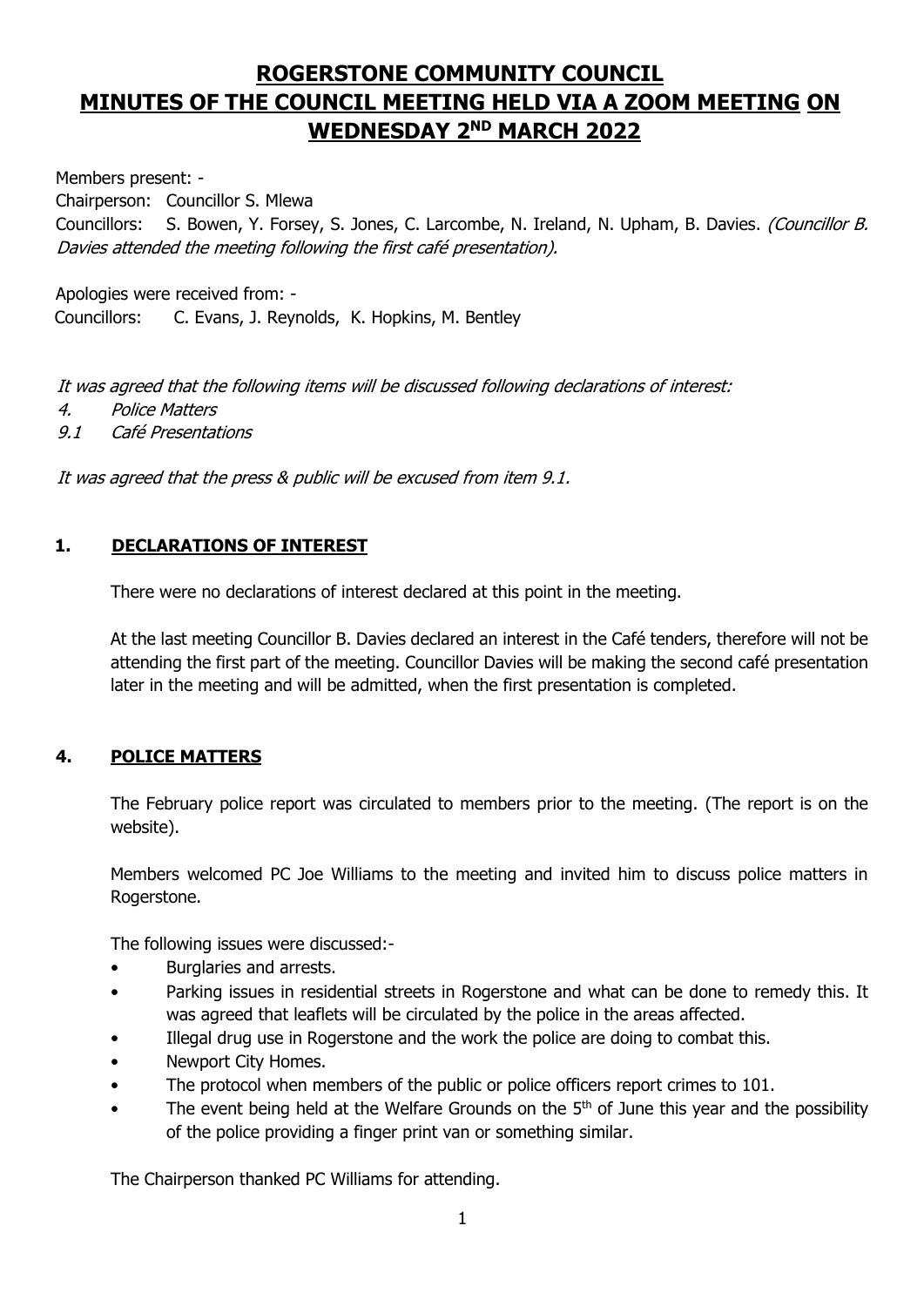Press & Public excluded from the next item.

#### **9.1 Café Presentations**

Press & public excluded.

#### **2. MINUTES**

As the last meeting was held via Zoom, the following minutes were approved prior to publication on the website:

2<sup>nd</sup> February 2022

### **3. MATTERS ARISING FROM THE MINUTES**

### **3.1 Tregwilm Road Traffic Issue**

Members discussed the area near the new Promotive Garage site, and the involvement of Newport City Council planning department, which may address the parking issues previously discussed.

A member raised another issue, whereby cars are cutting through the Jubilee Park estate and causing problems.

#### **3.2 Lyndon Way Drainage Works**

Following discussion, the Clerk confirmed that the 'slips' advising that the reen has been inspected/cleared will be posted in the letterboxes of the 3 properties at Lyndon Way.

### **3.3 CCTV**

The CCTV work is now finished satisfactorily, except for the signage, which will be erected soon.

### **3.4 Roof Glazing – Tydu Community Hall**

The glazing to Tydu Community Hall will begin in a few weeks, there has been a further delay waiting for the structural glazing to be fabricated.

### **3.5 Outdoor Table Tennis**

Members were advised that the cost to put a tarmac surface under the table tennis tables is approximately £4,500, and will be completed as soon as the weather permits. Due to the use of heavy machinery to complete the work the ground needs to be dry and firm.

# **3.6 Festival Committee**

Members discussed the recent Festival Committee meeting and plans for the Queens Jubilee event on the 5<sup>th</sup> of June 2022. It was suggested that the event could be a joint effort between the Festival Committee and the Community Council. The Chairperson advised the details of the next meeting for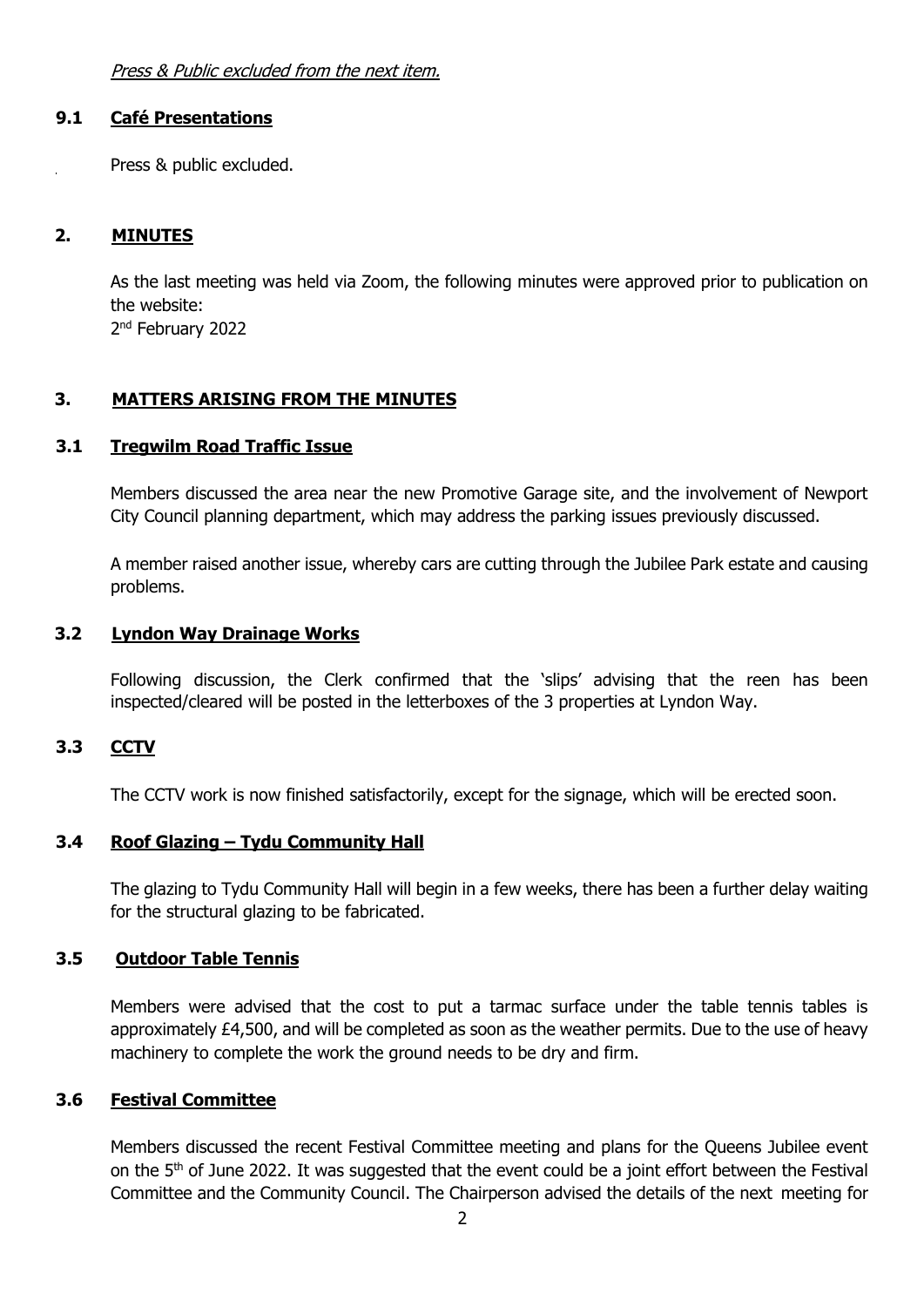members information. It was suggested that the WI and other organisations could be invited to become involved.

# **4. POLICE MATTERS**

Discussed earlier.

### **5. CLERKS REPORT**

Members acknowledged the Clerks Report and correspondence forwarded prior to the meeting.

Independent Remuneration Panel for Wales Annual Report - February 2022

Members were in receipt of the above document and it was agreed that the Clerk will write to each member and advise:-

Community & Town Councils must make available a payment to each of their members of £150 per year as a contribution to costs and expenses as well as a 'Senior Role Payment', which members agreed the Chairperson is entitled to claim. The payments will need to be made/notified to the Independent Remuneration Panel and the payment details published publicly. Any member not wishing to receive this payment (out of Community Council funds), should notify the Clerk in writing (email is acceptable).

### **6. NEW CORRESPONDENCE**

All correspondence has been forwarded to members.

### **7. ACCOUNTS**

The following accounts were approved:

| <b>TalkTalk</b><br>Broadband & phone                   | £ 59.94  |
|--------------------------------------------------------|----------|
| <b>Screwfix</b><br>Tools & sundries grounds            | £ 17.90  |
| Fuelgenie<br>Fuel for van & machinery                  | £ 165.00 |
| Zoom<br>Monthly charge                                 | £ 14.39  |
| <b>Newport City Council</b><br>Bins $1/2$ RCC $1/2$ JP | £ 340.56 |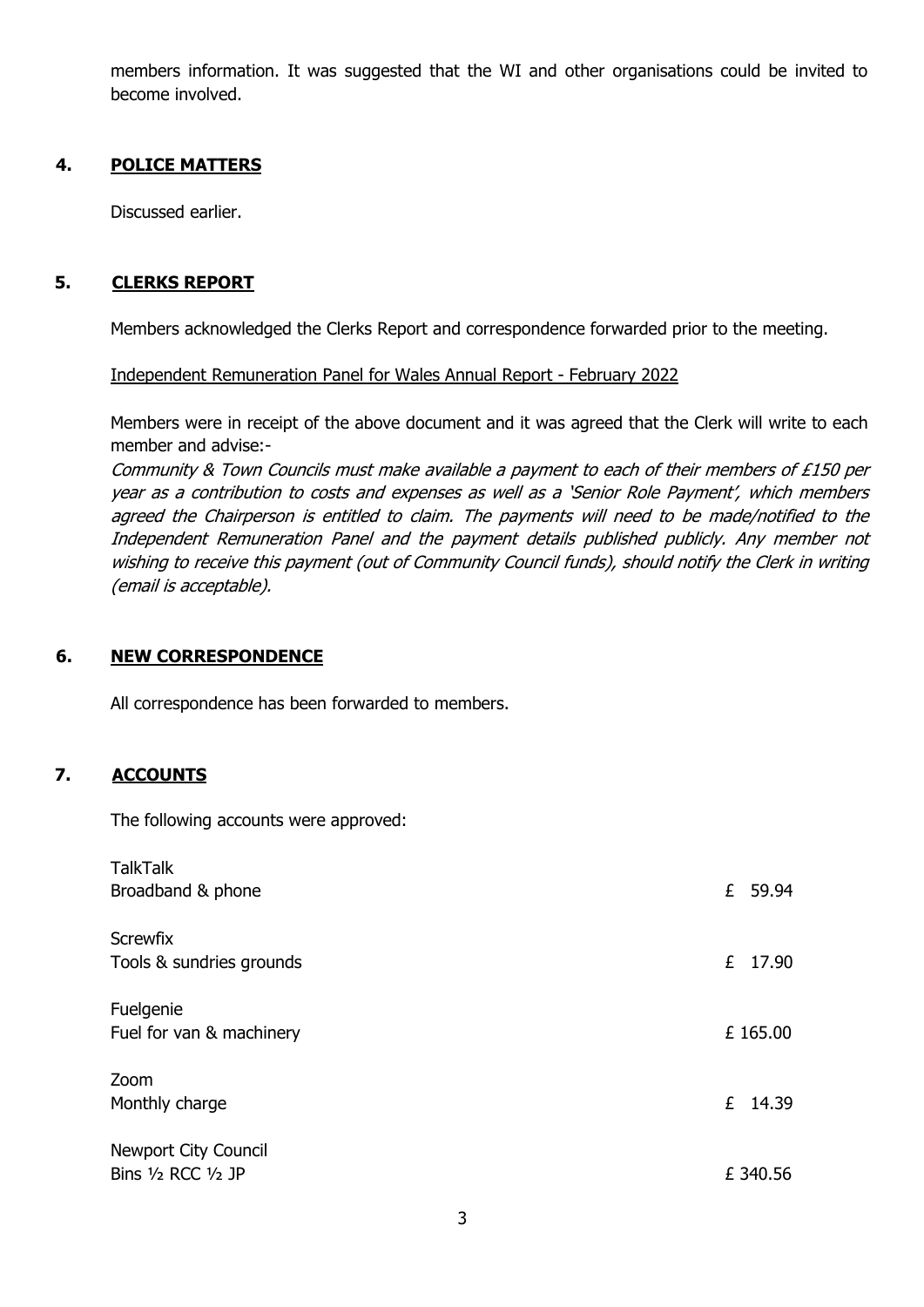| L. Davies<br>Electrical work - Grounds                       | £ 110.00            |
|--------------------------------------------------------------|---------------------|
| Currys<br>iPhone- C.Atyeo<br>JP                              | £629.00             |
| <b>Rogerstone Routes</b><br>Section 137                      | £100.00             |
| Nathan Evans<br>Monthly fee JP<br>Xero                       | £ 240.00<br>£ 24.96 |
| <b>Francis Wilks Jones</b><br>Legal fees Jubilee Park JP     | £ 585.00            |
| Puriedeal<br>Toilet unblocking Tydu Hall                     | £ 96.00             |
| Wildflower Project CP<br>Heritage lottery grant transfer     | £2130.00            |
| Utility Warehouse<br>Gas Tydu Hall, electric - hall, grounds | £398.42             |
| Aviva<br>Van insurance                                       | £472.00             |
| CQ Cleaning<br>Final bill                                    | £ 684.00            |
| Aitkens<br>Pitchline marking                                 | £ 633.60            |
| <b>Chemical Corporation</b><br><b>Diesel</b>                 | £480.27             |

### **8. PLANNING**

Planning Committee members were in receipt of all planning applications.

Members briefly discussed briefly discussed application:- 21/1218 – retention of part of existing temporary access road, including stock fence and security gates (affecting public right of way 40632/1) & the application for the Old Oak Stave, (which has been approved). The children's home in Langstone and St Johns Court proposals were also discussed.